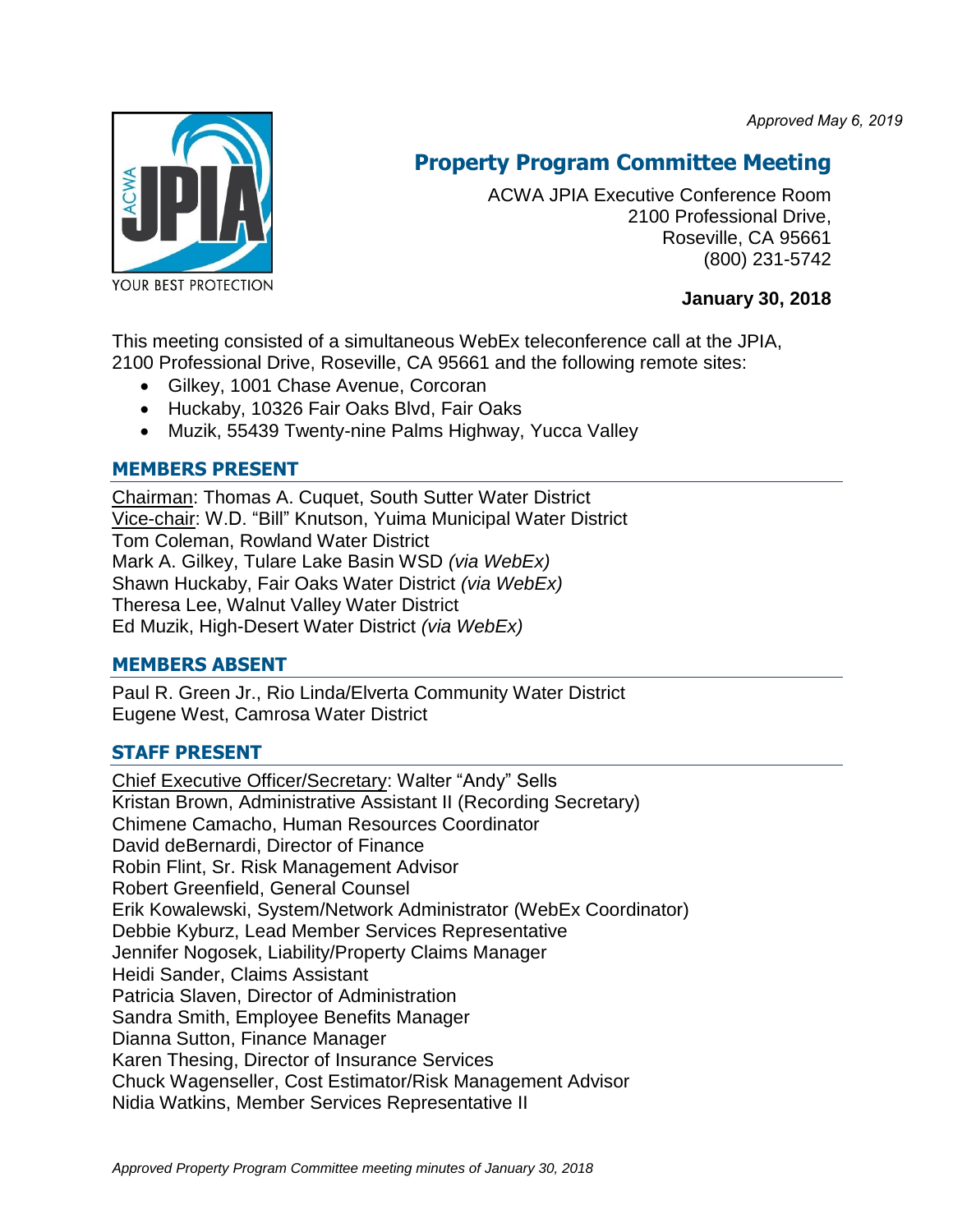Cece Wuchter, Senior Claims Examiner

# **OTHERS IN ATTENDANCE**

Seth Cole, Alliant Insurance Services David Drake, Rincon del Diablo Municipal Water District E. G. "Jerry" Gladbach, Santa Clarita Valley Water Agency David Hodgin, Scotts Valley Water District Steve LeMar, Irvine Ranch Water District, ACWA Vice President Robert Lowe, Alliant Insurance Services Melody McDonald, San Bernardino Valley Water Conservation District Bruce Rupp, Humboldt Bay Municipal Water District Kathy Tiegs, Cucamonga Valley Water District *(via WebEx)*

## **WELCOME**

Chairman Cuquet welcomed everyone in attendance.

## **CALL TO ORDER AND ANNOUNCEMENT OF QUORUM**

Chairman Cuquet called the meeting to order at 10:02 a.m. He announced there was a quorum.

#### **PLEDGE OF ALLEGIANCE/EVACUATION PROCEDURES**

Chairman Cuquet led the Pledge of Allegiance. Mr. Sells gave the evacuation procedure instructions.

#### **ANNOUNCEMENT RECORDING OF MINUTES**

Chairman Cuquet announced that the meeting would be recorded to assist in preparation of minutes. Recordings are only kept 30 days following the meeting, as mandated by the California Brown Act.

#### **PUBLIC COMMENT**

Chairman Cuquet noted that, as the agenda stated, members of the public would be allowed to address the Executive Committee on any agenda item prior to the Committee's decision on that item. Comments on any issues on the agenda, or not on the agenda, were also welcomed. No comments were brought forward.

#### **INTRODUCTIONS**

Chairman Cuquet welcomed all in attendance. He then requested that Committee members and JPIA staff introduce themselves.

#### **ADDITIONS TO OR DELETIONS FROM THE AGENDA**

Chairman Cuquet asked for any additions to, or deletions from, the agenda; none requested.

#### **CONSENT AGENDA**

Chairman Cuquet called for approval of the minutes.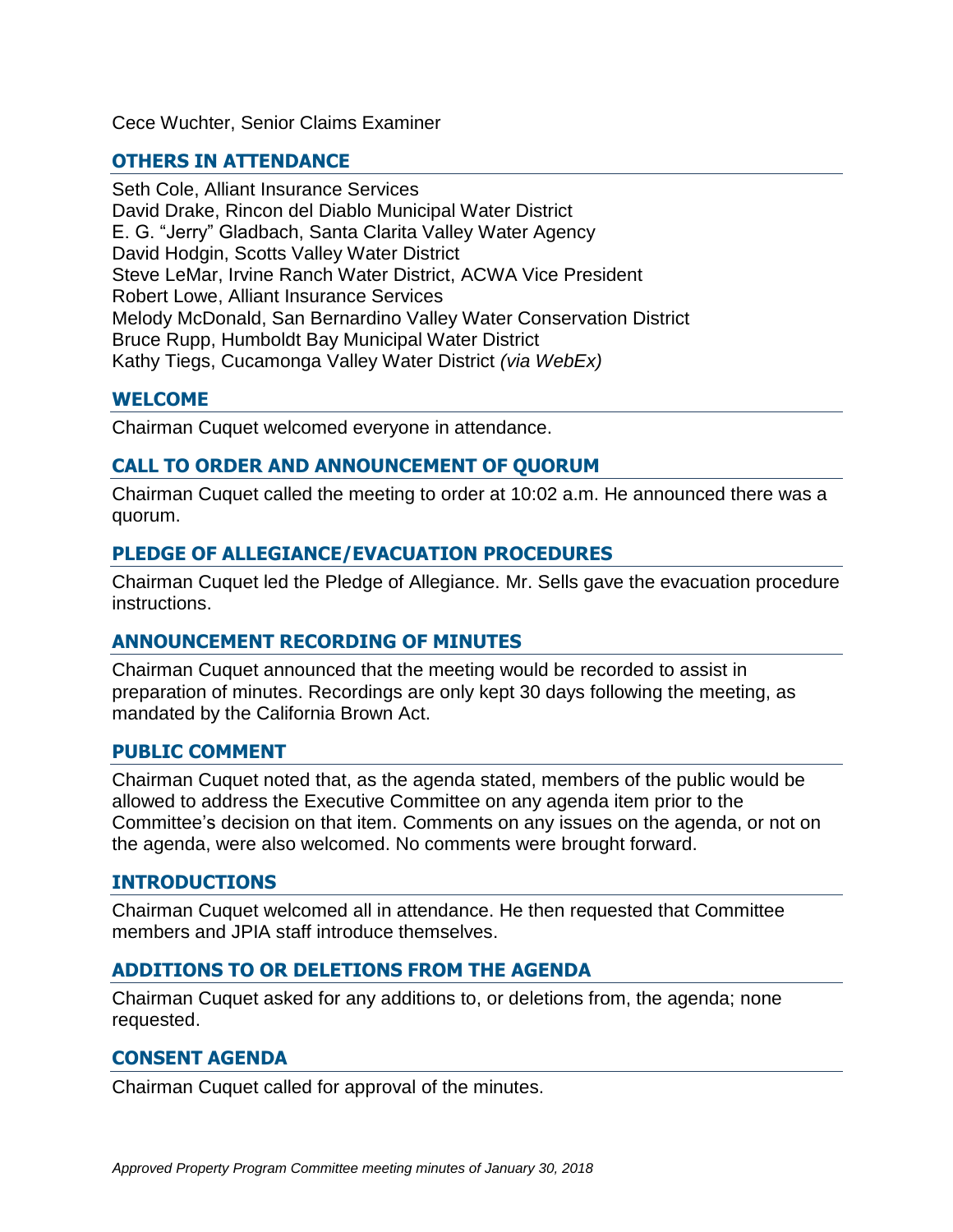M/S/C (Knutson/Coleman) (Coleman-Yes; Cuquet-Yes; Gilkey-Yes; Huckaby-Yes; Knutson-Yes; Lee-Yes; Muzik-Yes): That the Property Program Committee approve the minutes of the October 31, 2017 meeting, as presented.

#### **ADMINISTRATION**

Meetings attended on behalf of the JPIA None reported.

### **LOSS REPORTS**

#### Review Claims Data

Mr. Sells noted that over several years, the JPIA's Property Program claims history had been favorable. However, the 2016-17 and 2017-18 policy years may turn out to be two of the highest loss years reported. Projected losses for 2016-17 policy year will be in excess of \$6 million, which included two large flood losses. The 2017-18 policy year has expected losses in excess of \$2.2 million, which include losses sustained in the wildfires for both Northern and Southern California, but does not take into account any potential losses as a result of the flooding/mudslides in the Montecito and Santa Barbara areas.

Mr. Sells highlighted some of the large claims that are currently open. A short discussion was held regarding Federal Emergency Management Agency support for the recent catastrophic events that have taken place and how this may impact the Property Program.

#### **NEW BUSINESS**

#### 2017 Catastrophic Losses in the United States

Mr. Cole of Alliant Insurance Services provided a presentation on the unprecedented large losses in the United States, particularly California, and its impact to the insurance market and to the JPIA's Property Program renewal efforts. He reported that natural catastrophes in 2017 have caused economic losses in excess of \$300 billion globally, and insured losses of around \$130 billion. It has been reported that 2017 is the most costly year to date for global insurance losses. The multitude of natural disasters hurricanes, wildfires, floods, mudslides, and earthquakes—have brought about a shift in insurance pricing. Currently, accounts that have losses with catastrophic exposures are looking at a 30% increase in rates. The JPIA falls within this pricing bracket. However, Alliant Insurance Services is able to provide the JPIA with pricing below this standard rate, and additional insurance coverage not included in the current program.

#### 2018-2019 Property Insurance Renewal

Ms. Thesing informed attendees that JPIA's Property Program Insurance renews on April 1, 2018, and presented the renewal options for discussion. The JPIA currently purchases reinsurance from the commercial market on a stand-alone basis, which does not provide insulation from the market nor from JPIA's own losses. After many meetings with Alliant Insurance Services, staff recommended the London/APIP Hybrid program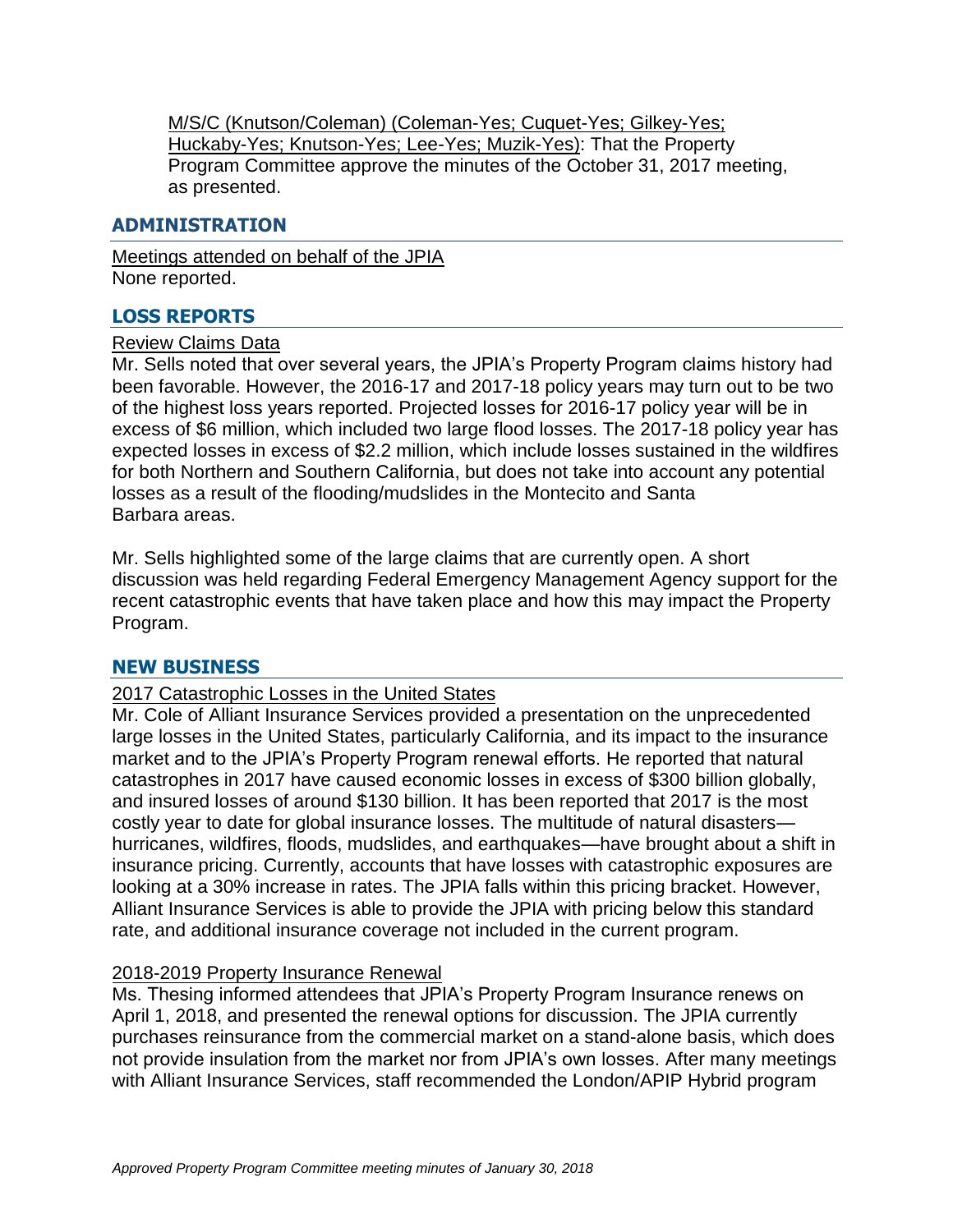since it will provide broader coverage at almost the same cost as the current renewal coverage.

Ms. Thesing provided details of the coverage provided by the London/APIP Hybrid program, including coverages for dams and flumes, and miscellaneous unnamed locations. The Committee members asked many questions to better understand the new program and a discussion was held on the cost of the new program and how the additional coverage will benefit the membership.

M/S/C (Knutson/Lee) (Coleman-Yes; Cuquet-Yes; Gilkey-Yes; Huckaby-Yes; Knutson-Yes; Lee-Yes; Muzik-Yes): That the Property Program Committee recommends that the Executive Committee approve the London/APIP Hybrid program terms and pricing for excess/reinsurance coverage for the Property Program policy year April 1, 2018-19.

#### Renewal Pricing

Mr. deBernardi stated that deposit premiums for the 4/1/18-19 policy year are to be mailed to the members at the end of February. The last member premium rate change was for the 4/1/15-16 policy year, where the premium rates were reduced by 10%.The Property Program Expected Revenue/Expense & Funding Requirement report provided a breakdown for the expected revenues and expenses for the 4/1/18-19 policy year. Option 1 showed the total estimated premium with no pricing changes, which is approximately \$5.7 million based on \$6 billion in total insured values (TIV). The premium is based on an estimated excess insurance cost of \$2.1 million and claims expense of approximately \$1.2 million. The 2017 actuary report projected a \$.019622, per \$100 of value, loss rate for the 4/1/18-19 policy year.

Three options were presented at the meeting. Although staff recommended the 5% rate decrease, staff was confident in all three options presented. A long discussion was held regarding the options presented, with the Committee ultimately deciding that a 10% rate decrease would be the best option in order to provide a competitive edge in the marketplace and encourage growth with JPIA's membership.

A short discussion was also held on formulating a policy for using the Property Program Committee Natural Disaster Fund which currently has a balance of \$1.5 million.

M/S/C (Knutson/Lee) (Coleman-Yes; Cuquet-Yes; Gilkey-Yes; Huckaby-Yes; Knutson-Yes; Lee-Yes; Muzik-Yes): That the Property Program Committee recommends that the Executive Committee approve Option 3 which is a 10% decrease in rates for the Property Program policy year April 1, 2018-19 in the following areas:

|  | <b>Real and Personal Property</b> | \$0.0810 |
|--|-----------------------------------|----------|
|--|-----------------------------------|----------|

| <b>Mobile Equipment</b> | \$0.1215 |
|-------------------------|----------|
|                         |          |

Automobiles \$0.6885